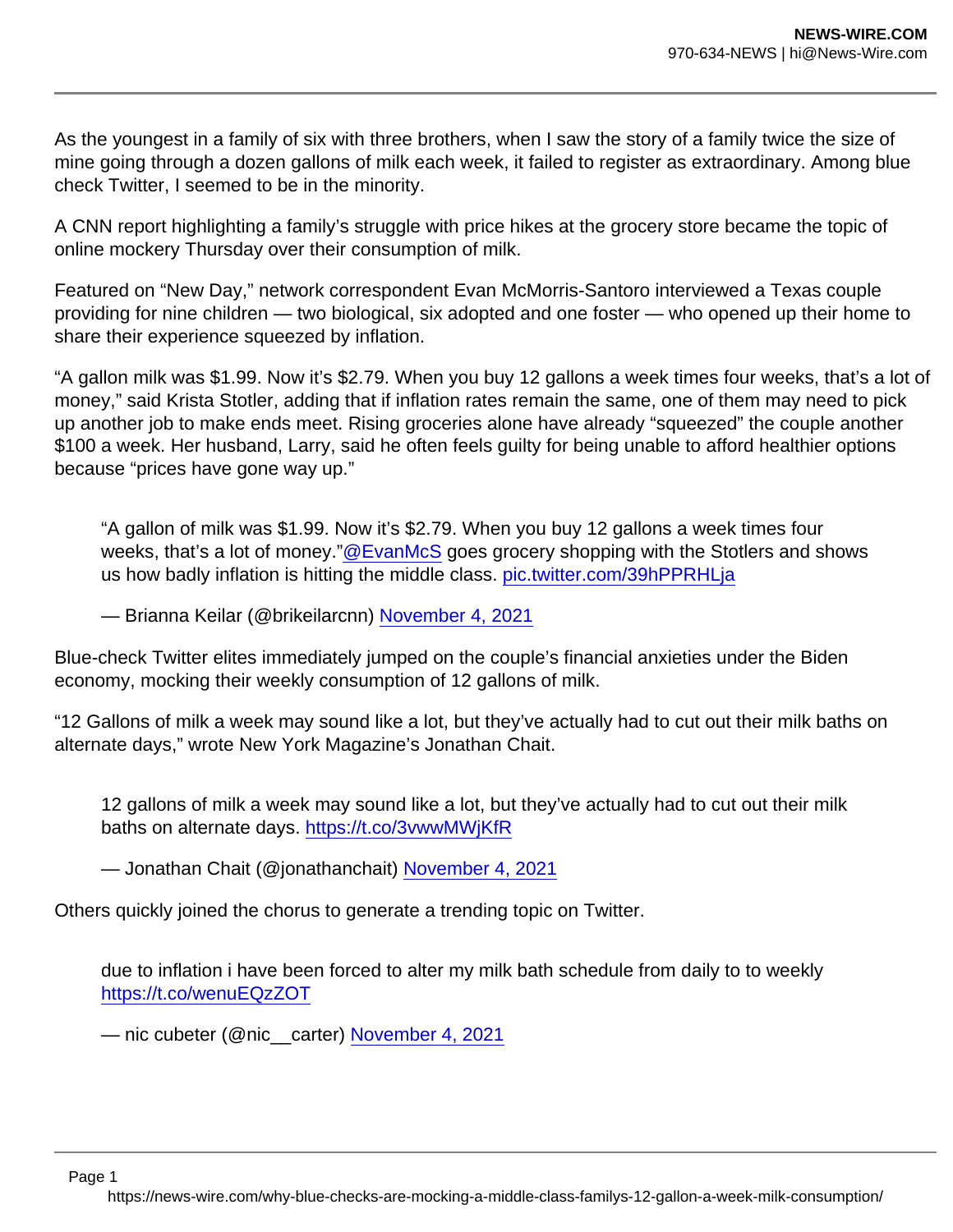A gallon of milk hasn't cost \$1.99 in three decades. And who buys 48 gallons a month? <https://t.co/bV0T4hPVQK>

— G O L D I E. (@goldietaylor) [November 4, 2021](https://twitter.com/goldietaylor/status/1456283325946122249?ref_src=twsrc^tfw)

CORRECTED HEADLINE: Family with tons of children pay a fortune for groceries <https://t.co/v2E08xSDFp>

— Sarah Burris (@SarahBurris) [November 4, 2021](https://twitter.com/SarahBurris/status/1456285121951289346?ref_src=twsrc^tfw)

very typical to buy 48 gallons of milk every month <https://t.co/tGOVvISE7F>

— David Sirota (@davidsirota) [November 4, 2021](https://twitter.com/davidsirota/status/1456252308941987847?ref_src=twsrc^tfw)

My digestive system is hurting for any poor soul that goes through 12 gallons of milk in a week. <https://t.co/NNrpVrOAL1>

— Kate Smith (@byKateSmith) [November 4, 2021](https://twitter.com/byKateSmith/status/1456257188897325071?ref_src=twsrc^tfw)

Even the New York Times account for crossword puzzles wrote, "sorry, i can't do today's crossword. i'm too busy carrying my 12 gallons of milk home."

Why did [@NYTimesWordplay](https://twitter.com/NYTimesWordplay?ref_src=twsrc^tfw) delete this tweet? [pic.twitter.com/oMktig3D0Y](https://t.co/oMktig3D0Y)

— Mike Schietzelt (@mike\_schietzelt) [November 4, 2021](https://twitter.com/mike_schietzelt/status/1456311025603645444?ref_src=twsrc^tfw)

Those who mocked the family likely have at least one thing in common: they either didn't come from a big family, and/or don't have any children themselves.

According to data from the National Center for Health Statistics and [graphed](https://www.jec.senate.gov/public/index.cfm/republicans/2020/4/marriage-rate-blog-test) by the Congressional Joint Economic Committee below, marriage rates reached a record low in 2018 with 6.5 marriages per 1,000 people. In 2019, it [fell](https://www.cdc.gov/nchs/fastats/marriage-divorce.htm) even further to 6.1.

Page 2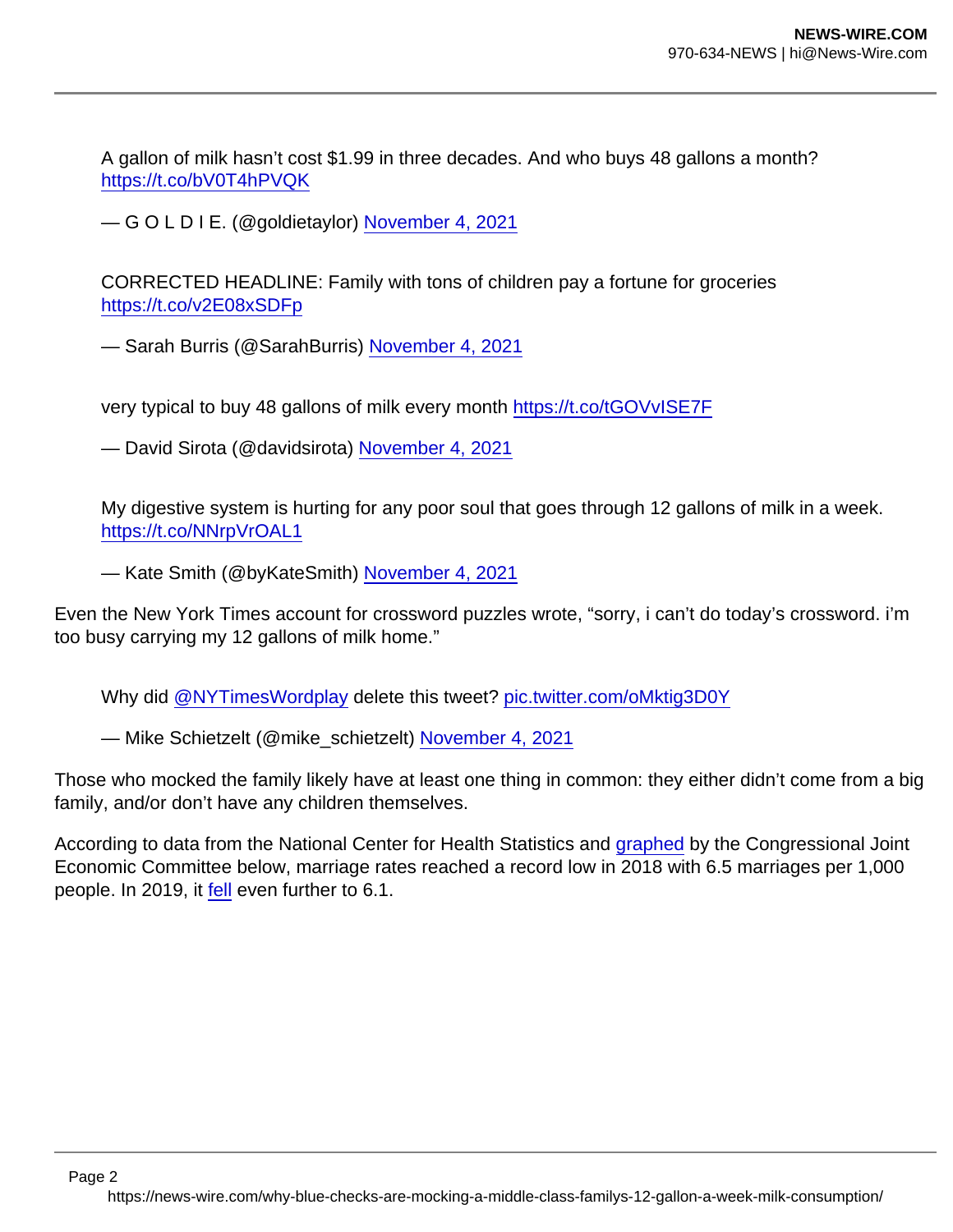

Married people will soon be in the minority with the Pew Research Center [reporting](https://www.pewresearch.org/social-trends/2021/10/05/rising-share-of-u-s-adults-are-living-without-a-spouse-or-partner/) 38 percent, or "roughly four-in-ten adults" aged 25 to 54 were "neither married nor living with a partner" in 2019. That's a sharp rise from 29 percent who said the same 30 years ago.

The proportion of married people aged 25-54 in the United States is on track to dip below 50 percent.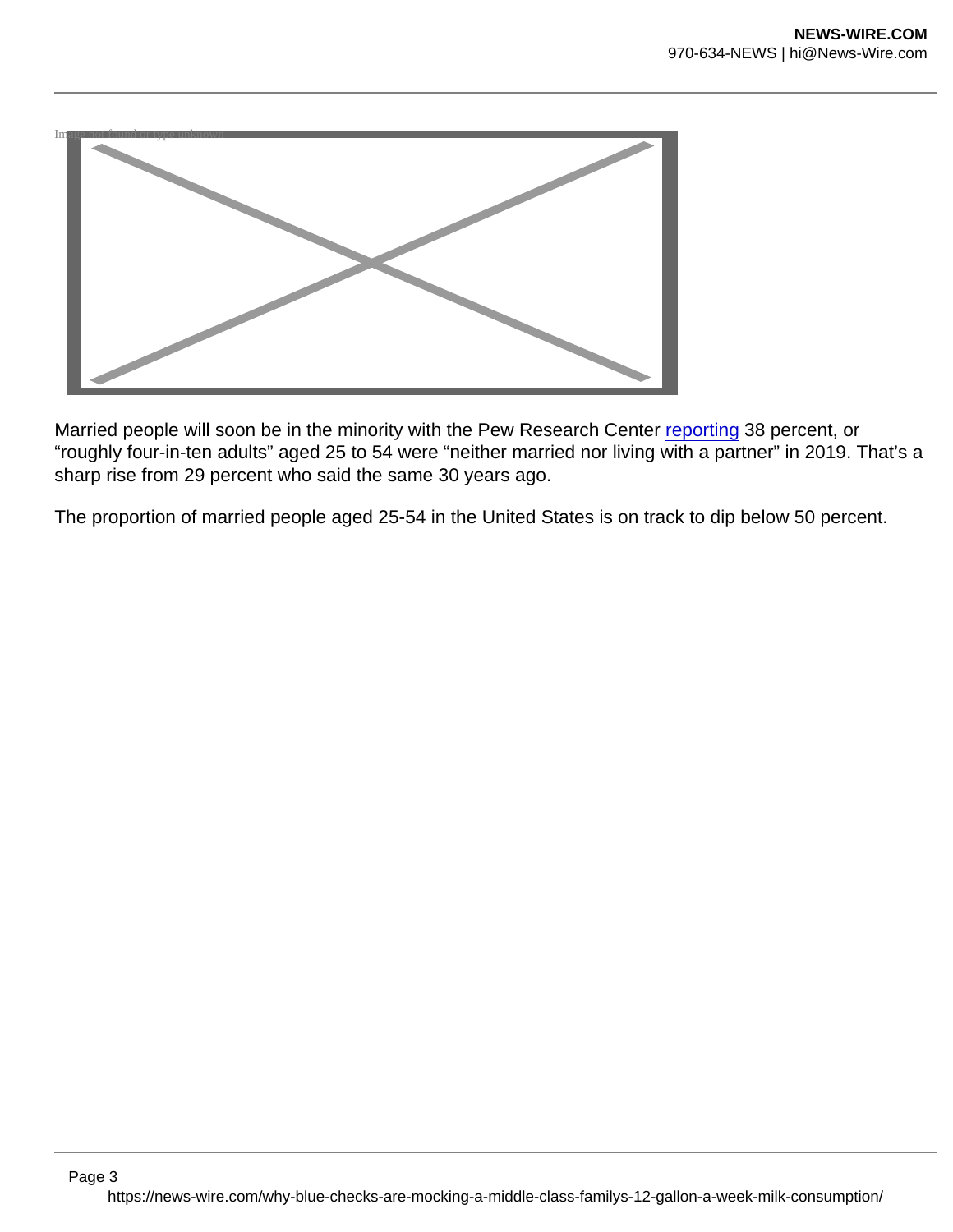

Page 4

Meanwhile, those who are getting married are also having the fewest children in decades.

The American birth rate fell for the sixth consecutive year in 2020, dropping by 4 percent to only 56 births per 1,000 women aged 15 to 44, [according](https://www.cdc.gov/nchs/products/databriefs/db418.htm) to the CDC.

Considering the decline of the nuclear family, it's no wonder then why elites who likely don't have many children, if any children at all, are mocking a middle-class Texan family for their high grocery bill and consumption of milk as a primary staple. It's easy for childless adults to mock the struggles of people they don't understand.